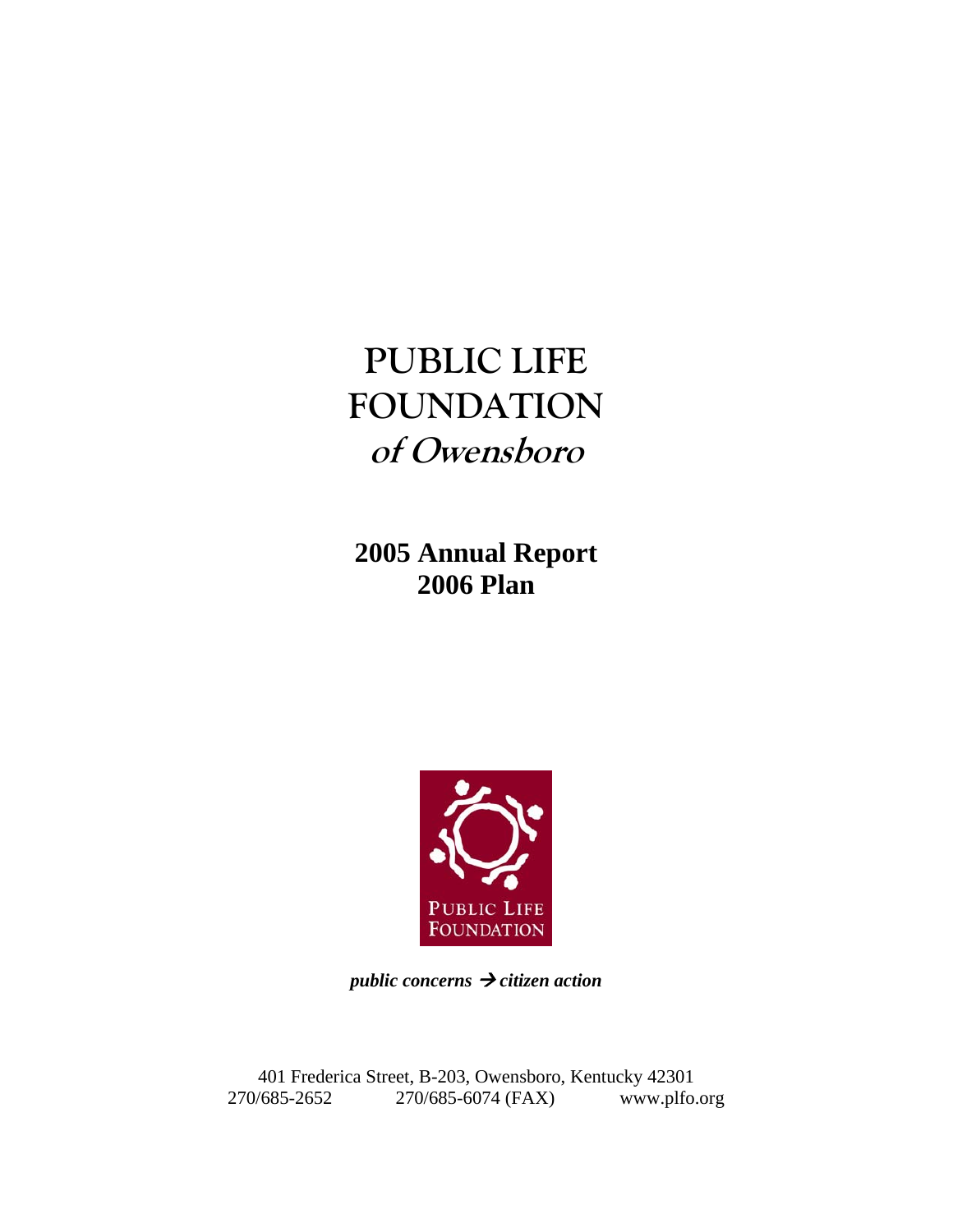# **INTRODUCTION**

This report compiles a year of initiatives to galvanize public life in Owensboro-Daviess County. Through a process of *information*  $\rightarrow$  *deliberation*  $\rightarrow$  *action*, the Public Life Foundation of Owensboro attempts to engage citizens from all walks of life in community decisions and public policy.

Our community faces problems to solve, opportunities to seize. Owensboro's mayor unabashedly supports unification of city and county governments. County government's first occupational tax recently went into effect. Community leaders are restructuring economic development agencies. What has and will be the role of everyday citizens in these important initiatives?

A \$40 million grant earmarked for the riverfront master plan will require an \$8 million local match. Will this public investment stimulate comparable private sector investments? Additional major capital construction projects are planned or under consideration: public library, arena, baseball stadium, school athletic and fine arts expansions. Will the public have a sense of ownership in these projects, a voice in location, design and financing?

County government adopted an ordinance to restrict smoking in public places – the outcome of assiduous advocates who based their case on solid research and the common good. Will other controversial proposals be characterized by reliable information, deliberation and civility?

A recent study underscored the need to increase educational attainment in Owensboro-Davies County and the need to expand course and degree offerings through institutional collaboration. Will our *community* plan integrate and transcend institutional plans?

Will we fulfill the promise of "The Learning Community" initiative and instill a greater appreciation of education and lifelong learning into the fabric of our community? While state and national strategies are debated, can we develop effective local strategies to serve the growing number of uninsured? Can we make progress on lingering problems of substance abuse and births to single mothers? Will citizens respond and roll up their sleeves? Will institutions be open and transparent, or secret and defensive?

Whether expressing concerns about the war in Iraq, emergency response, health care or Social Security, what needs to be done for the citizens of our community to be heard in Frankfort and Washington?

In 2005, the foundation demonstrated that it is not just about issues and problem solving, it is also about process. A better way of making decisions. Steps to build trust between people and their institutions. Resources and events to help people learn, deliberate, come to judgment and take action. Citizens invested, empowered and enriched by a real sense that they are needed and that they *can* make a difference… through an active public life.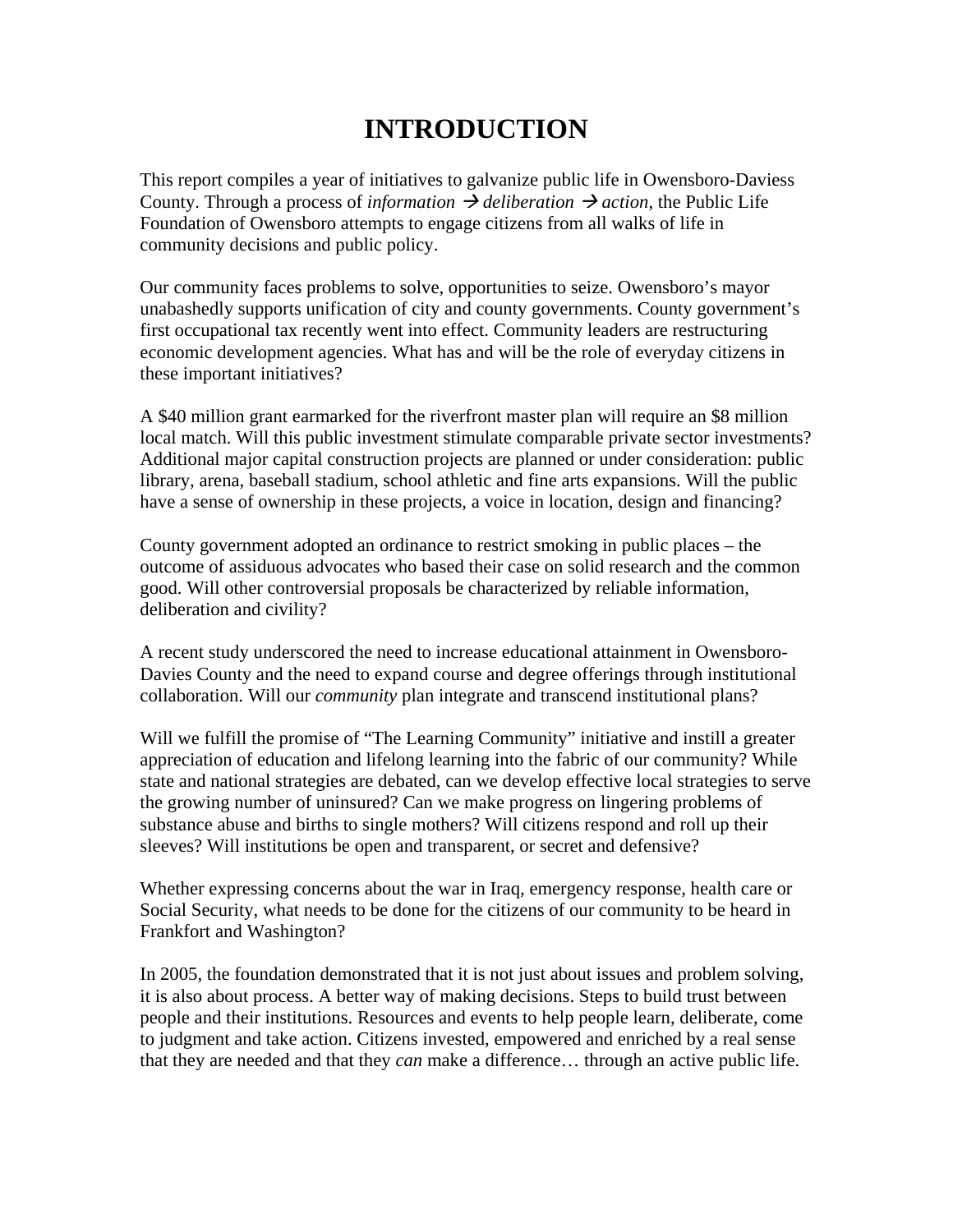# **INFORMATION**

 *"…if we think (the people) not enlightened enough to exercise their control with wholesome discretion, the remedy is not to take it (power) from them, but to inform their discretion by education."* 

Thomas Jefferson

# **PUBLICATION**

The *Public Life Advocate* continues to be the primary mechanism through which the foundation shares information on vital public issues with our community. Published bimonthly, the magazine features journalistic research, in-depth reporting, issue briefs/dialogue guides, and recurring features that examine, track and celebrate citizen participation in public life.

The *Public Life Advocate* is available at no cost through email subscription, the foundation website ([www.plfo.org\)](http://www.plfo.org/), or Daviess County Public Library. Print subscriptions are available at cost.

#### **Articles**

In 2005, we published the following articles:

Citizens embrace community vision: PRIDE workshops examine 29 concepts

Is our democracy threatened? Excerpts from *American Democracy in an Age of Rising Inequality*

The medical malpractice debate: VA hospital model demonstrates that honesty is the best policy

Citizens Health Care Advocates (CHCA) takes five: Advocacy group targets five issues in '05

School nurse program grows but has serious needs

Under-employed in Owensboro: How two families cope

Plodding through their plight: Single mothers juggle work, school and family

How do we grow from here? Owensboro-Daviess County leaders regroup, redefine and recharge toward a more effective economic development mechanism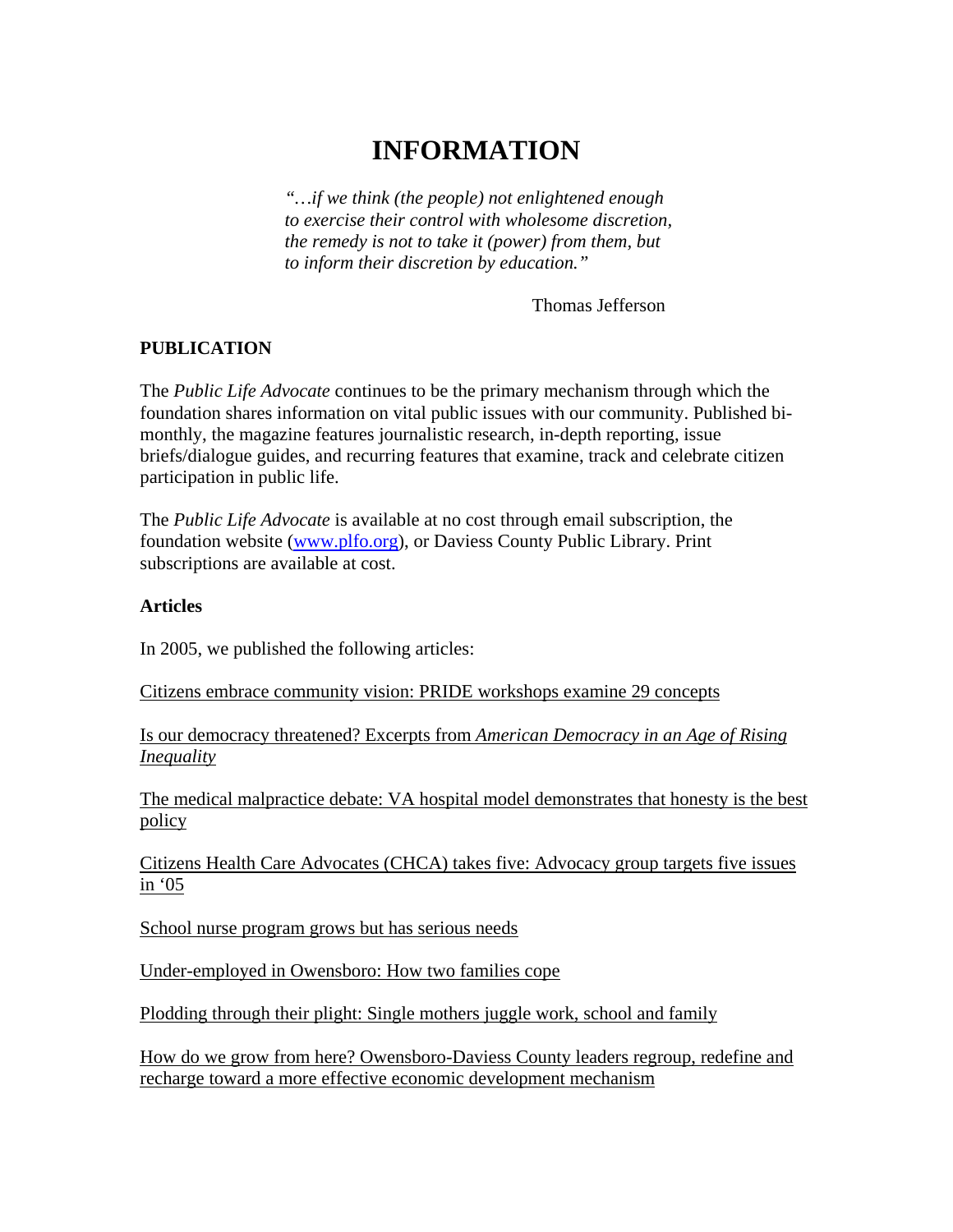The changing face of Owensboro: Immigration trends challenge us

Minority role models a lifeline to stability and success

Ten keys to an energized downtown

Community needs, deserves more higher education

Peace, justice and the courts

#### **Editor's Notes**

Also published in 2005, columns by foundation president Rodney Berry:

Shooting straight with the public Rwanda horror should change us Major initiatives warrant a public process Toward the greater good Making sense of public input Academics can give OHS distinction

#### **Letters from readers**

**Citizens Speak…Leaders Respond**  Results of forums, surveys, etc. and official responses

# **Making a Difference and Citizen Action Updates**

Activities, profiles and updates from informed, engaged and empowered citizens

#### **Public Agenda**

Schedule of upcoming public meetings and opportunities to get involved

#### **The Tracker**  Topical data of interest

**Issue Briefs** (listed in the "Deliberation" section of this report)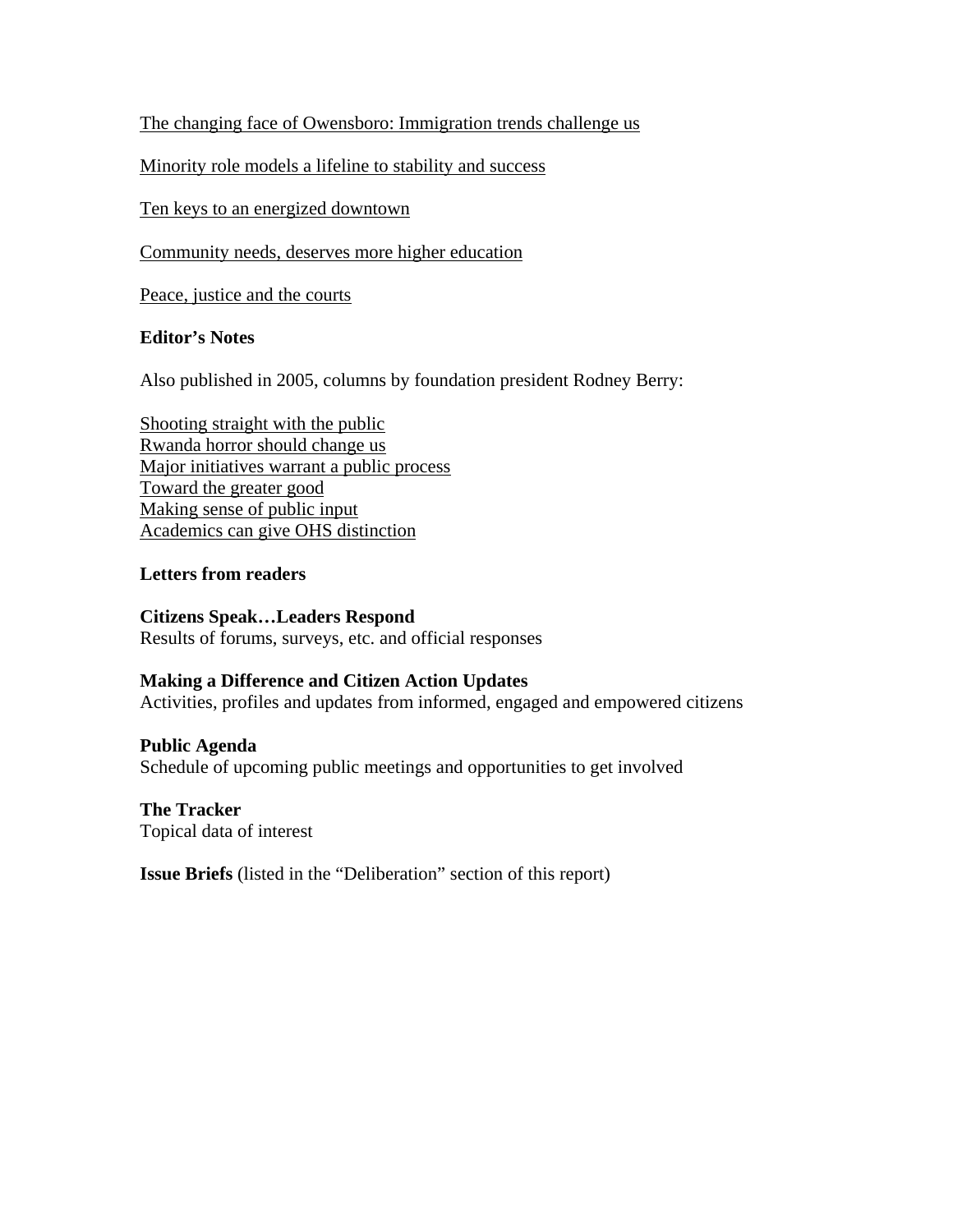# **COMMUNITY EDUCATION**

The public also learns about issues, concerns, trends, developments and possibilities through citizen group programs supported by the foundation. For example, in 2005:

**Citizens Health Care Advocates** (CHCA) sponsored programs on the proposed city bikeways plan, a new tobacco use poll, trends in clinical depression and the increasing importance of physician assistants and nurse practitioners. CHCA presented speakers and organized panels to examine the final stages of health care, fitness initiatives of citycounty parks departments, and options facing the state legislature in addressing the Medicaid shortfall. CHCA invited social workers to share the day-to-day stresses and needs of low-income families. Our community emergency response capacity and the structure of a single payer health system were also introduced at CHCA meetings.

All CHCA programs were broadcast 48 times per month on public access channel (OCTV) which reaches 30,000 homes. The CHCA program is the station's third most popular/requested program.

**PRIDE** (Public Responsibility In Designing our Environment) presented speakers to inform its members and the public of aesthetic issues and possibilities. Dave Adkisson, President and CEO of the Kentucky Chamber of Commerce, reviewed his experience in raising community design standards while serving as Owensboro mayor. PRIDE continues to work closely with landscape architect Morgan McIlwain to develop a master plan for the new community entrance from the Natcher Bridge and the entrance from Highway 56/Parrish Avenue and the airport.

The **Citizens Committee on Education** (CCE) commissioned a major research project to identify community needs and opportunities in higher education. The report included some alarming data regarding Daviess County's educational attainment. To increase understanding of educational issues among its membership, the CCE featured guest presenters at its meetings: school principals, school board members, school system superintendents, researchers, advocates and others.

The **Unity Coalition** presented programs on immigration issues, programs to foster racial-ethnic harmony in local schools, and a report on the role and activities of the Human Relations Commission. The Coalition plans six programs for 2006, including a panel discussion on fair housing in February.

**Owensboro Neighborhood Alliance** leaders were introduced to leadership development techniques through a program sponsored by the foundation. The SWOT (Strengths, Weaknesses, Opportunities and Threats) Analysis may lead to a partnership with Owensboro Community and Technical College for a comprehensive training program for anyone interested in citizen action.

The **Owensboro Area World Affairs Council** presented an impressive series of speakers to advance global understanding in our community: U.S. State Department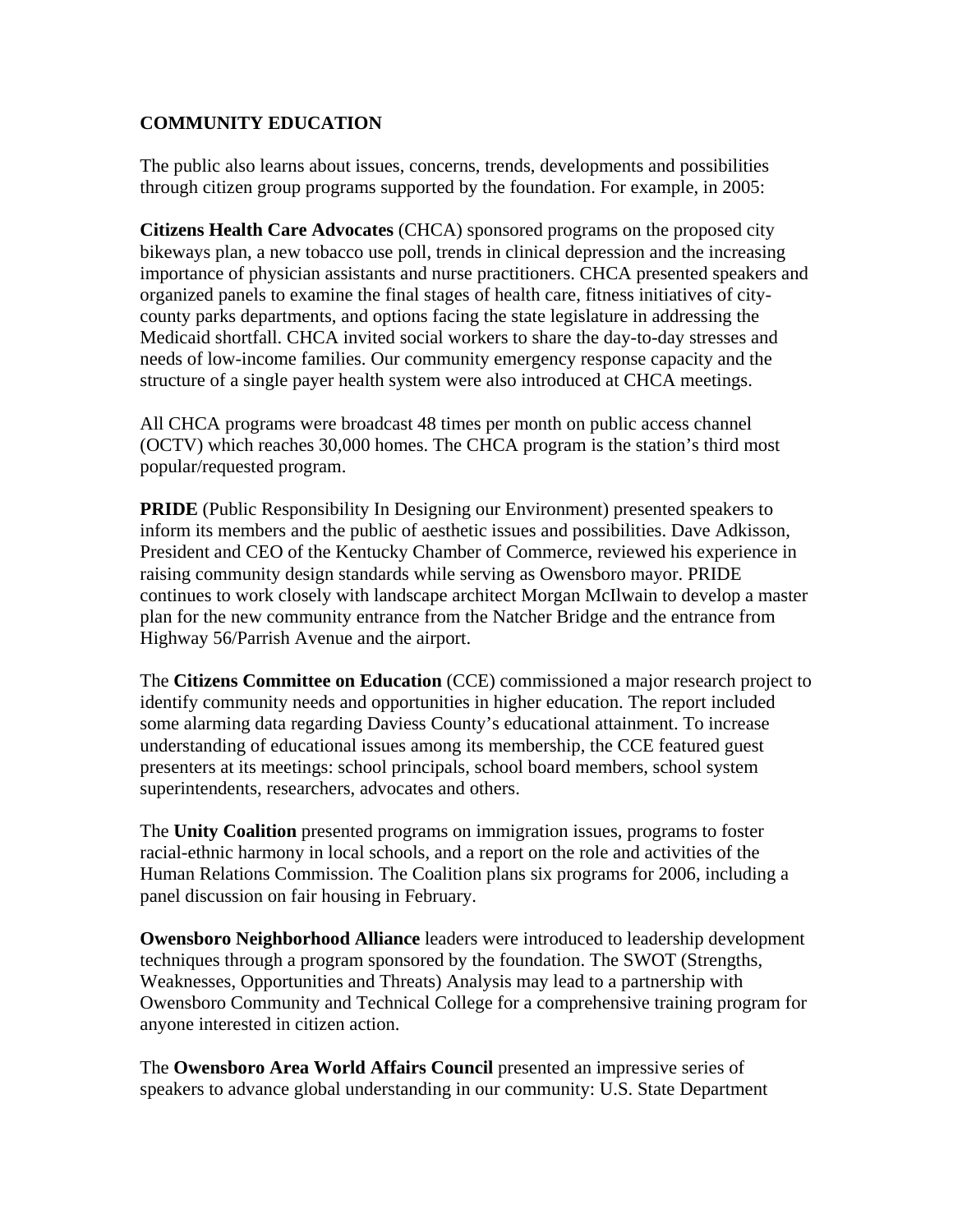official Mort Holbrook; author, professor and Russian scholar Stephen Cohen; *The Nation* magazine editor Katrina vanden Heuvel; and U.S.-Iraq program director Tamara Quinn. Several speakers are already confirmed for 2006: John Stempel, Patterson School of Diplomacy; George Russell, international election consultant; and Leonard Pitts, syndicated columnist.

The **Goodfellows Club** board of directors hosted a round table discussion with youth service providers and participated in a discussion about youth dental needs.

The incipient **Coalition for the Poor** regularly circulates information regarding proposals and policies that may be detrimental to the poor.

CHCA, PRIDE, Goodfellows Club, Neighborhood Alliance, and World Affairs Council also educate their members, community leaders and interested parties through newsletters. CHCA, PRIDE and the Neighborhood Alliance (through the City of Owensboro) maintain web sites.

Citizen group leaders and members also regularly attend public meetings, forums, workshops, banquets, receptions and other programs to better understand issues, network and better position themselves as advocates.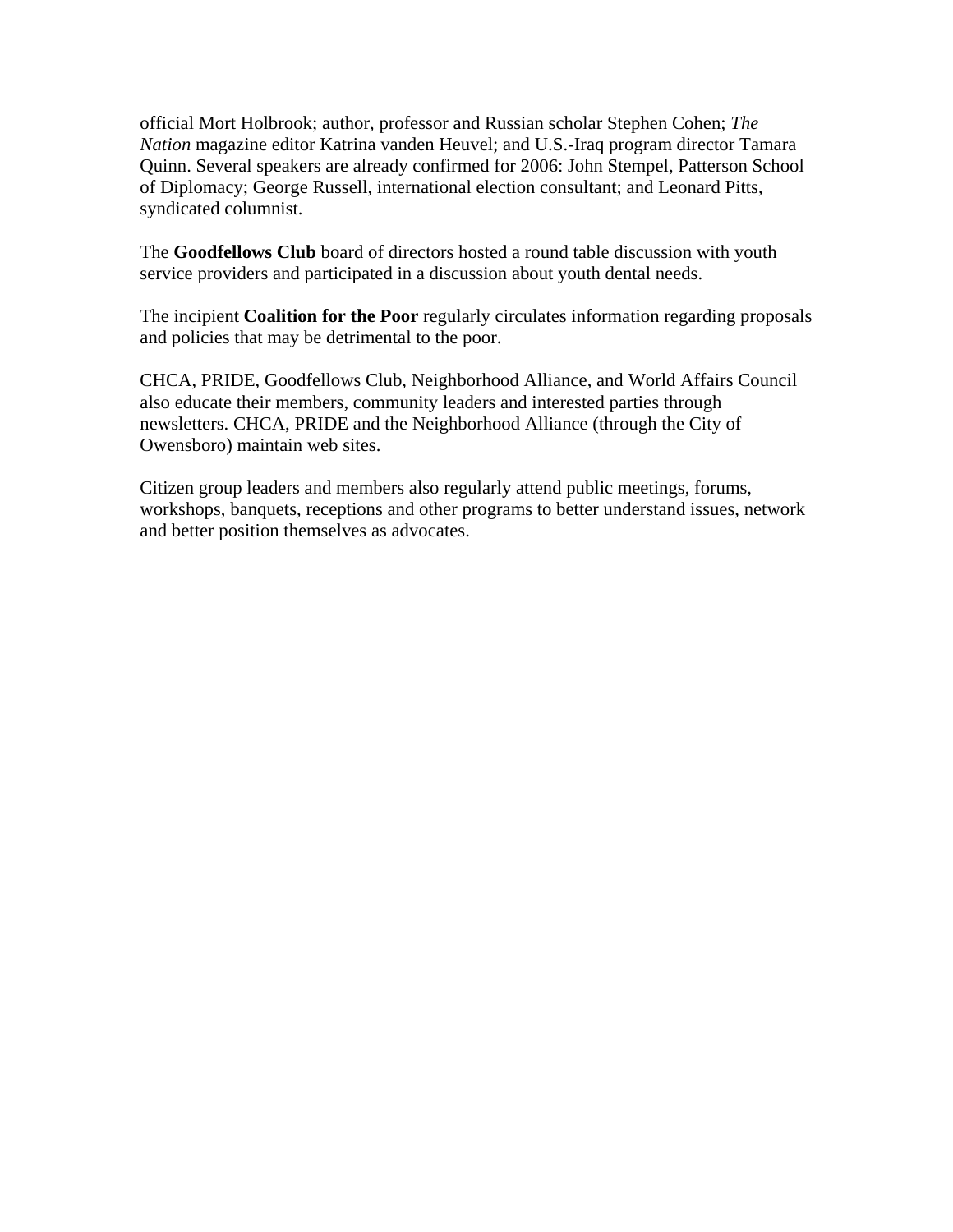# **DELIBERATION**

 *" I never saw an instance of one of two disputants convincing the other by argument."* 

– Thomas Jefferson

#### **ISSUE BRIEFS**

To help citizens come to an informed judgment on issues and choices facing our community, state and nation, the foundation prepared the following issue briefs-dialogue guides in 2005:

One county, three governments: Examining options for Owensboro-Whitesville-Daviess County unification

Strengthening Social Security: Ideology or economics? Modest adjustments or massive overhaul?

Big dreams, big decisions: A citizen guide to prioritizing proposed community projects

Care for the uninsured: Examining local options to meet the growing need

What will work along the riverfront? What is our vision and strategy for private sector investment to complement the \$40 million infusion of federal funds?

How should we pay for the hurricanes?

Issue briefs were circulated to governing boards, stakeholders, elected officials, advocates, committees and task forces established to examine these issues.

# **COMMUNITY DIALOGUE**

Issue briefs were also used as dialogue guides in the following forums:

# **Unification Forum**

A cross section of city and rural participants devoted several hours reviewing information, examining options and working through diverse perspectives prior to completing a questionnaire on the issue of city-county government unification. Forum results were shared with the City-County Unification Task Force, elected officials, community leaders, and the public (through the media, web site, publication, etc.)

The task force report will be released in 2006. If the subject remains on the community agenda, the foundation will encourage extensive public dialogue and lead or partner with other organizations as is warranted.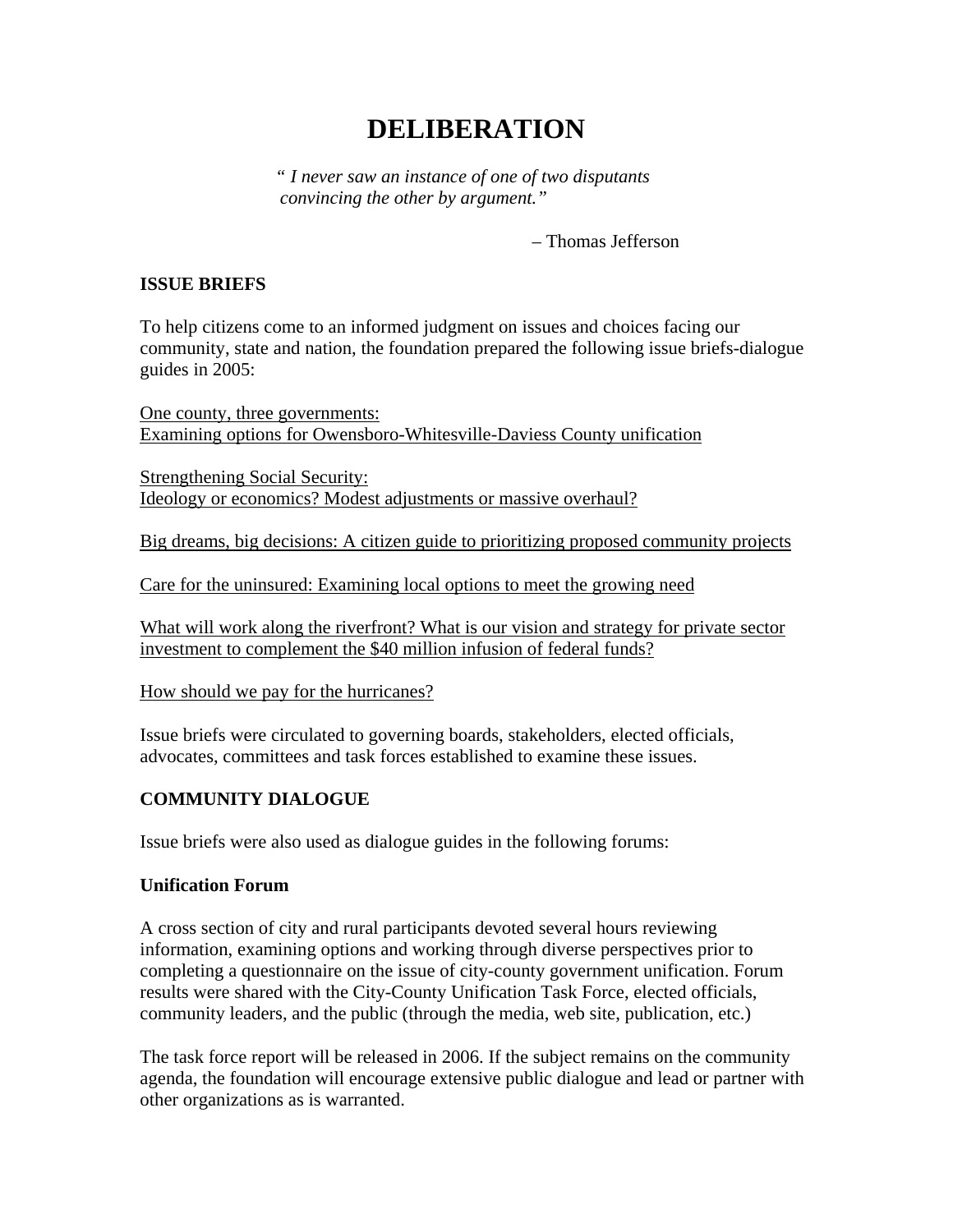### **Social Security Forum**

A valuable exercise involving another healthy cross section of local citizens. The forum was held during the period when President Bush was touring the country promoting his Social Security reform plan. Questionnaires were completed following small group discussions and were shared with the public, Congressman Ron Lewis, Senator Mitch McConnell, Senator Jim Bunning and other officials.

### **Community Projects Roundtable**

Shortly after the release of the foundation's issue brief on the subject, city and county leaders held several open meetings in which advocates of various community projects were asked to make a case for their project.

### **Care for the Uninsured – Presentation and Dialogue**

Foundation president Rodney Berry reviewed the foundation's issue brief on this subject during a CHCA meeting that was broadcast on public access television. The subject generated considerable discussion and a sense that more must be done to connect the uninsured and underinsured with a medical home and preventive care. A follow-up session is planned with health care stakeholders.

### **Riverfront Development Roundtable**

Stakeholders and interested citizens came together to examine the need to develop a private sector development strategy along downtown Owensboro's riverfront to complement the ambitious \$40 million master plan for Smother's Park and other public areas. The foundation's issue brief served as a resource for the discussion.

#### **Dialogue on Dental Health Care**

The foundation convened representatives of health and social service agencies, school nurses, public health officials, health advocates and others to examine growing concerns over the lack of dental care for low-income families and children in our community. Participants acknowledged that the charitable services of volunteer dentists should be celebrated; however, these services clearly are not meeting community needs. The group plans to examine the resources needed to establish a full-time, staffed dental clinic.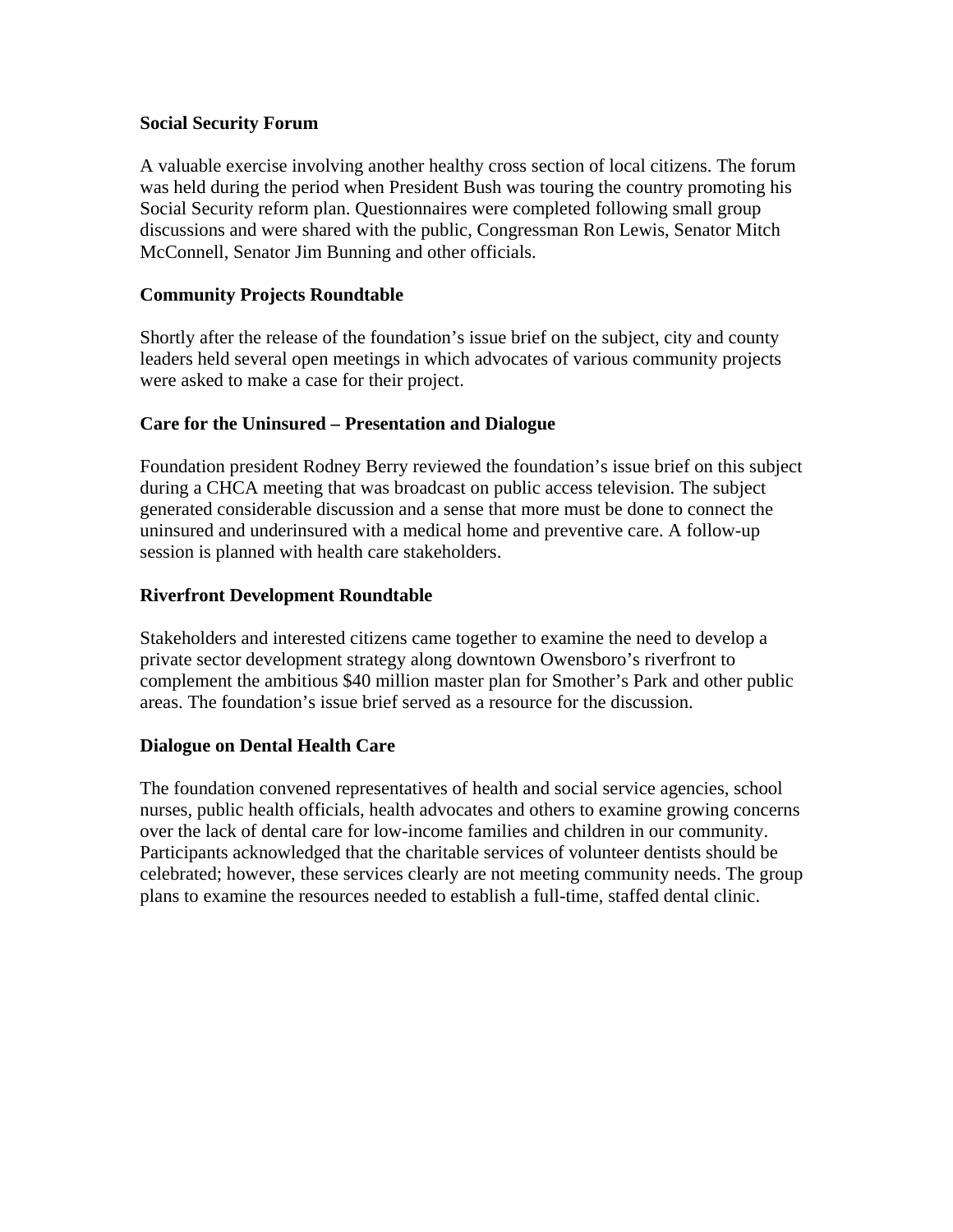# **DELIBERATION AND CITIZEN GROUPS**

In 2005, public dialogue was an integral part of the efforts of several citizen groups supported by the foundation. For example:

The **Citizens Committee on Education** conducted a series of public forums and funded surveys of the public and the business community to solicit views on community needs and opportunities in higher education.

**PRIDE** conducted several community workshops to explore options and react to preliminary plans for enhancing the new community entrance from the Natcher Bridge and the entrance from the airport on West Parrish Avenue.

**Citizens Health Care Advocates** held several panel discussions on health care issues. These events were characterized by balanced perspectives to assist the public in coming to an informed judgment.

Participants in the **Owensboro Neighborhood Alliance** leadership training program deliberated over collaboration, communication, leadership skills and other ways to affect grassroots change.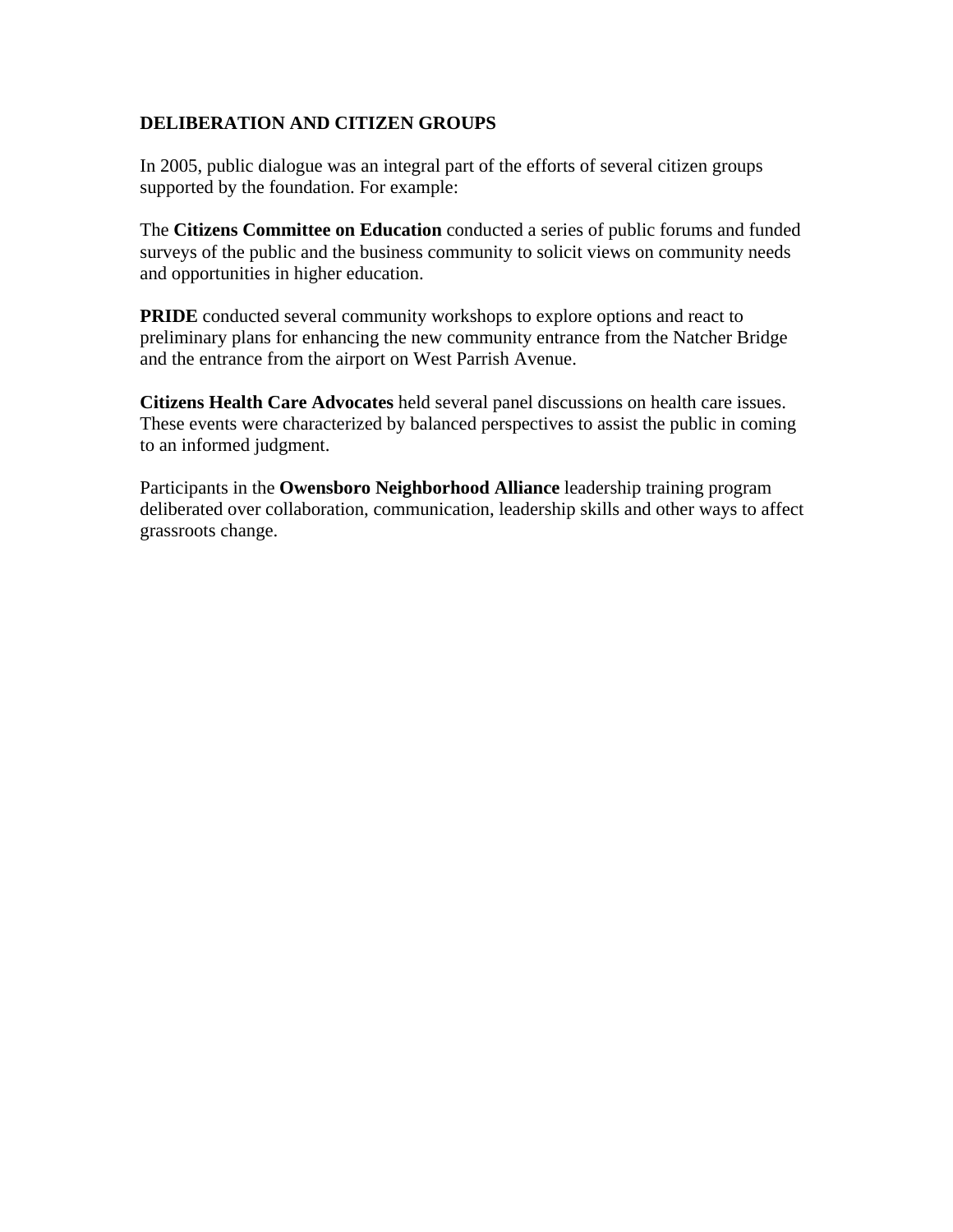# **ACTION**

*"Life is a verb."* 

– Buckminster Fuller

### **SUPPORTING VOLUNTEERS**

In 2005, the foundation provided administrative and financial support for the following citizen groups:

Citizens Committee on Education Citizens Health Care Advocates Coalition for the Poor Goodfellows Club

PRIDE of Owensboro-Daviess County Owensboro Area World Affairs Council Owensboro Neighborhood Alliance Unity Coalition

### **INVOLVING CITIZENS**

As a result of these initiatives, many citizens are now participating in public life and making a difference in important areas. For example:

Through a newspaper survey, small and large employer surveys, small group meetings, interviews, and three public forums, close to a thousand citizens had input into the **Citizens Committee on Education** higher education study.

In 2005, **PRIDE** grew to 925 members and more than 300 citizens participated in PRIDE Day.

The membership of **Citizens Health Care Advocates** grew to 122 and 550 citizens attended CHCA programs.

The **Goodfellows Club** attracted donations from thousands of citizens for the 2005 "Roll Call" campaign. Several dozen volunteers assisted with the annual Christmas party for nearly 1,000 disadvantaged children.

The **Owensboro Area World Affairs Council** introduced nearly 1,000 adults and students to global issues.

# **DEVELOPING LEADERS**

Foundation and citizen group activities produce leaders for our community. Citizens have opportunities to learn, engage in dialogue, serve on committees, network with others, hold board positions, organize events, edit newsletters, write news releases, speak to civic clubs, alert officials of concerns, manage projects, prepare grant proposals and more.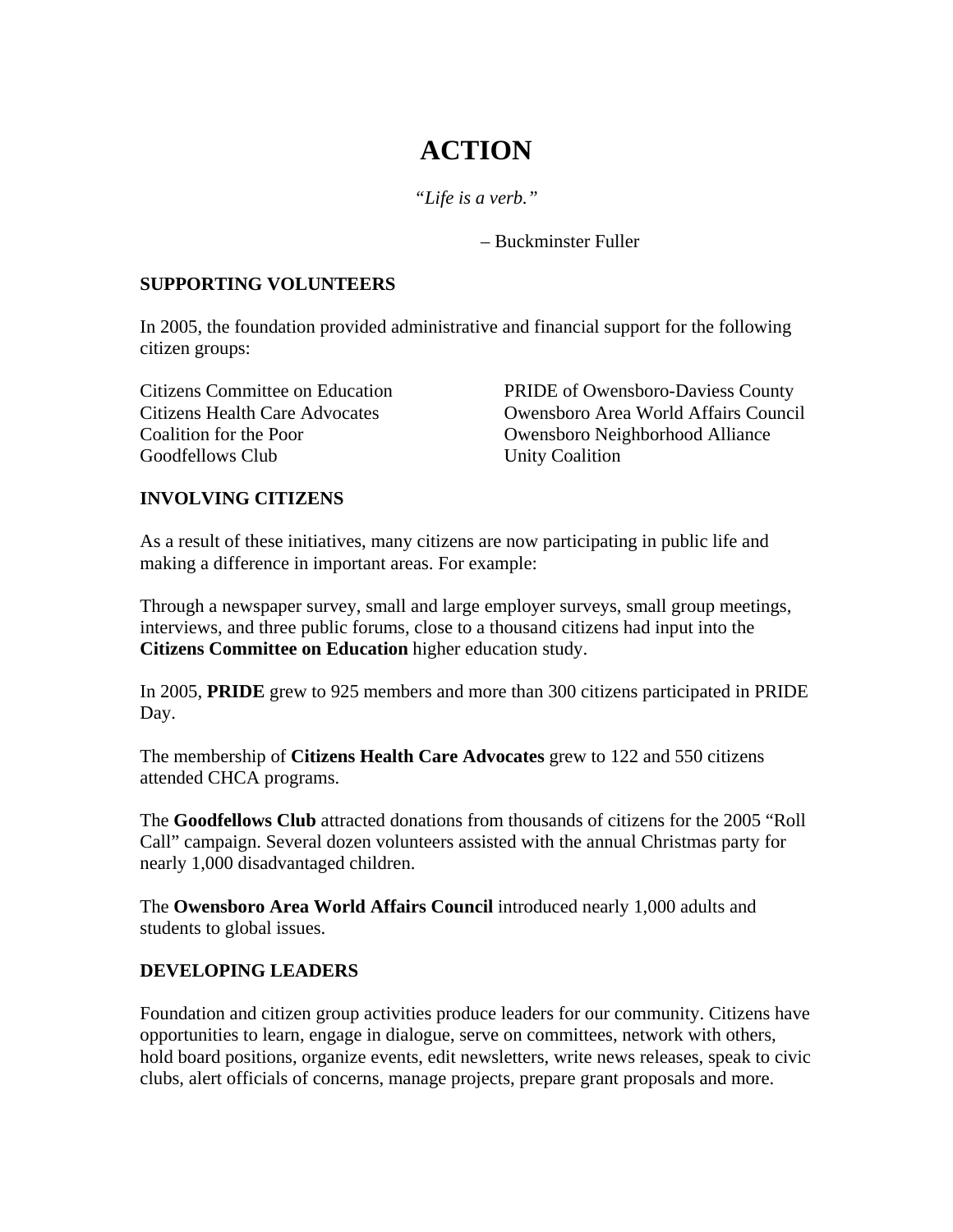Ample training opportunities have attracted citizens interested in education, health care, disadvantaged children, community appearance, international issues, race-ethnic relations, poverty, grassroots citizen action and more. Many who have been active in foundation programs have assumed leadership roles with other organizations, become a spokesperson for a cause or run for public office.

# **DEVELOPING ORGANIZATIONS**

The foundation retained the services of J. D. levy and Associates to assist the foundation and citizen groups supported by the foundation with organizational assessments, strategic planning, board/leadership development, fundraising, and sustainability plans. These services include a toolkit for each organization, foundation research, training, grantwriting and more.

# **MAKING A DIFFERENCE**

#### **Citizens Committee on Education**

- $\checkmark$  Charting a New Course: Higher Education in Owensboro-Daviess County
- $\checkmark$  Promoting education and lifelong learning as our premiere community value

#### **Citizens Health Care Advocates**

- $\checkmark$  Providing the premiere public forum for health care issues
- $\checkmark$  Caring enough to speak out
- $\checkmark$  Promoting better health and health care for all

#### **Coalition for the Poor**

 $\checkmark$  Speaking out for the poor

#### **Goodfellow's Club**

- $\checkmark$  Distributing more than \$113,000 for year-round needs: clothing, shoes, coats and emergency assistance for disadvantaged children
- $\checkmark$  Advocating for children

#### **Owensboro Neighborhood Alliance**

 $\checkmark$  Developing camaraderie, leadership and a stronger sense of possibilities in every section of Owensboro

#### **Owensboro Area World Affairs Council**

 $\checkmark$  Facilitating greater understanding of global issues

#### **PRIDE of Owensboro-Daviess County**

- $\checkmark$  Developing a master plan to enhance community entrances
- $\checkmark$  Promoting quality design and aesthetic improvements

#### **Unity Coalition**

 $\checkmark$  Presenting programs that raise and examine issues affecting race-ethnic relations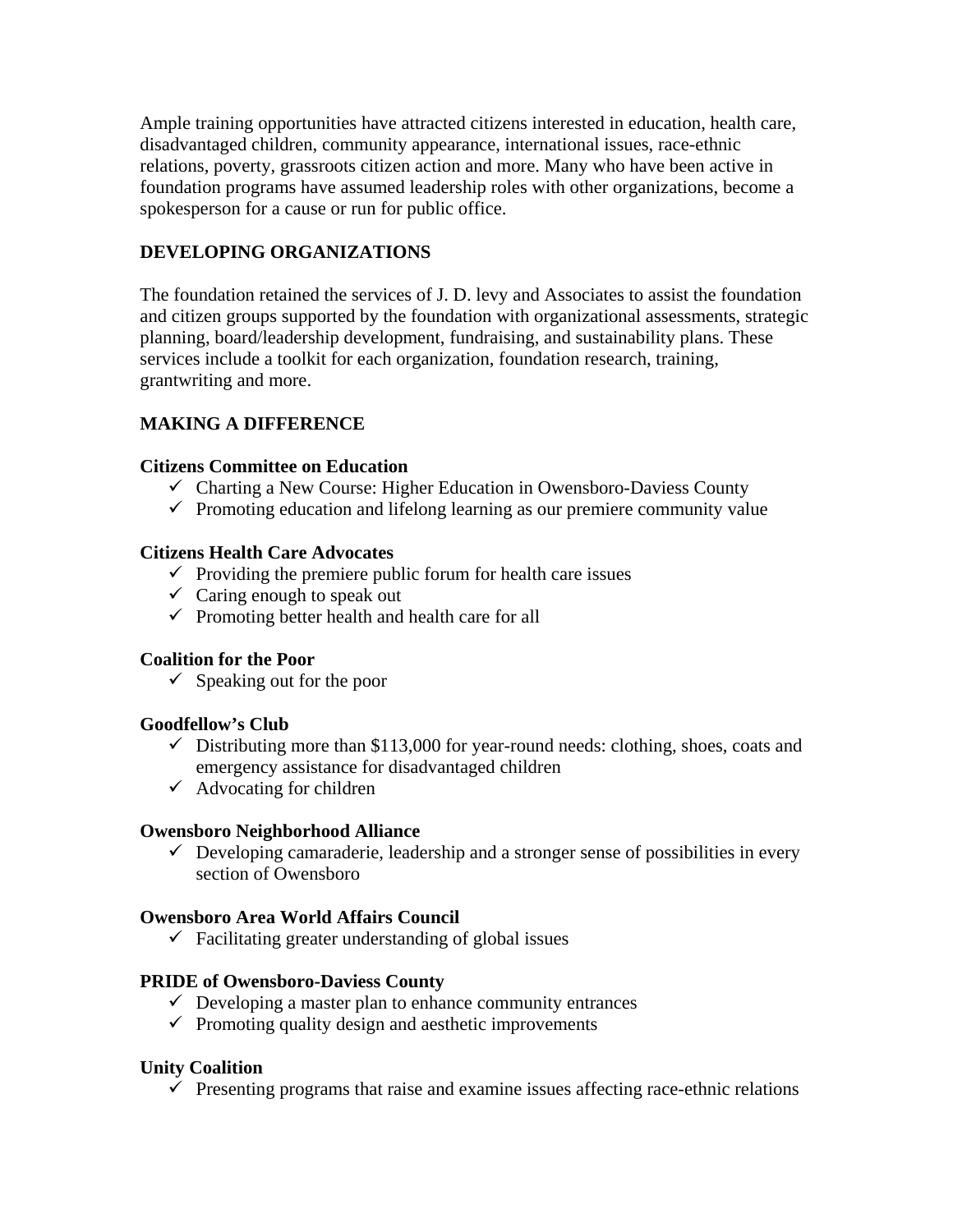# **MISC.**

#### **Interest in Our Model**

The foundation was asked to submit an article for Peter Karoff's soon-to-be published book, *The World We Want*. Karoff is founder and chairman of **The Philanthropic Initiative** (TPI) in Boston. TPI previously profiled the foundation's work in newsletters and videoconferences. In *Smart Communities: How Citizens and Local Leaders Can Use Strategic Thinking to Build a Better Future,* author Suzanne Morse devotes a section of the book to the foundation's work.

The **Danville, Kentucky** *Advocate-Messenger* invited foundation president Rodney Berry to submit a column that summarized the foundation's experience with citizen participation and influence in health care.

# **Advocating Openness and Transparency**

The foundation participated in **Sunshine Week** and is exploring ways to promote openness and transparency with **Kentucky Citizens for Open Government**, Vanderbilt University's **First Amendment Center** and the University of Kentucky's Institute for Rural Journalism and Community Issues.

John Hager, founder, benefactor and chairman of the foundation, participated in a panel discussion as part of the **First Amendment First** conference at Western Kentucky University. Former NBC Chairman Julian Goodman and former *Courier-Journal* owner and publisher, Barry Bingham, Jr., were among the other presenters.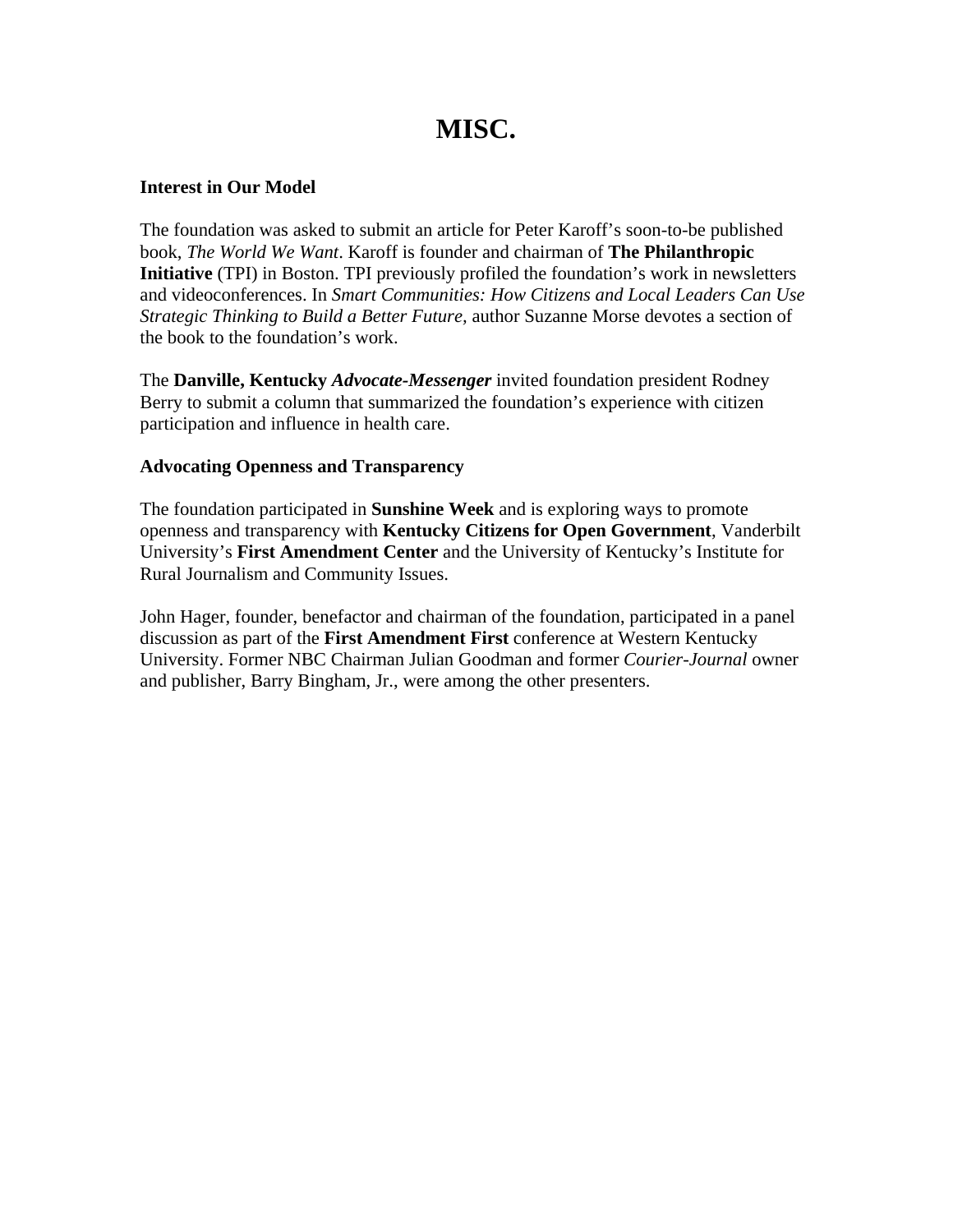# **2005 FINANCIAL SUMMARY**

The Public Life Foundation is a nonprofit, nonpartisan,  $501(c)(3)$  corporation – an operating foundation (as opposed to a grant making entity). Financial and staff resources are directed to foundation initiatives.

| Endowment Value January 1, 2005                                                                                                                                                                                                                                                                                                                                                                                                                                                                                                                                         |                                                                                                         | \$<br>7,461,733                                                                                                 |
|-------------------------------------------------------------------------------------------------------------------------------------------------------------------------------------------------------------------------------------------------------------------------------------------------------------------------------------------------------------------------------------------------------------------------------------------------------------------------------------------------------------------------------------------------------------------------|---------------------------------------------------------------------------------------------------------|-----------------------------------------------------------------------------------------------------------------|
| Endowment Value December 31, 2005                                                                                                                                                                                                                                                                                                                                                                                                                                                                                                                                       |                                                                                                         | \$<br>7,840,221                                                                                                 |
|                                                                                                                                                                                                                                                                                                                                                                                                                                                                                                                                                                         |                                                                                                         | 2005 Expenses                                                                                                   |
| Cable Television<br><b>Consulting Fees</b><br>Furniture and Equipment<br>Insurance<br>Meetings and Travel<br>Memberships/Subscriptions<br>Misc.<br>Personnel<br>Postage<br>Printing and Copying<br>Professional Development<br>Professional Fees<br>Projects*<br>Public Life Advocate<br>Coalition for the Poor<br>Citizens Committee on Education<br>Citizens Health Care Advocates<br>Goodfellows Club<br>Neighborhood Alliance<br><b>Openness Initiatives</b><br><b>PRIDE</b><br><b>Unity Coalition</b><br>World Affairs Council<br>Panels, Forums<br>Other<br>Total | 30,603<br>2,097<br>1,639<br>2,127<br>641<br>1,050<br>15,264<br>1,602<br>698<br>11,427<br>2,749<br>5,930 | 777<br>24,099<br>1,985<br>1,915<br>9,414<br>2,397<br>3,289<br>203,675<br>1,632<br>219<br>174<br>6,620<br>75,827 |
| Rent<br>Repairs<br>Supplies<br><b>Taxes</b><br>Technology<br>Telephone                                                                                                                                                                                                                                                                                                                                                                                                                                                                                                  |                                                                                                         | 16,800<br>30<br>3,689<br>13,285<br>12,371<br>2,536                                                              |
| <b>TOTAL</b>                                                                                                                                                                                                                                                                                                                                                                                                                                                                                                                                                            |                                                                                                         | 380,735                                                                                                         |

\*Direct project expenses are in addition to staff support and in-kind contributions of office space, meeting room, use of computer, Internet and e-mail, phone, cabinets and shelving, copier, printer, postage machine, equipment, and supplies.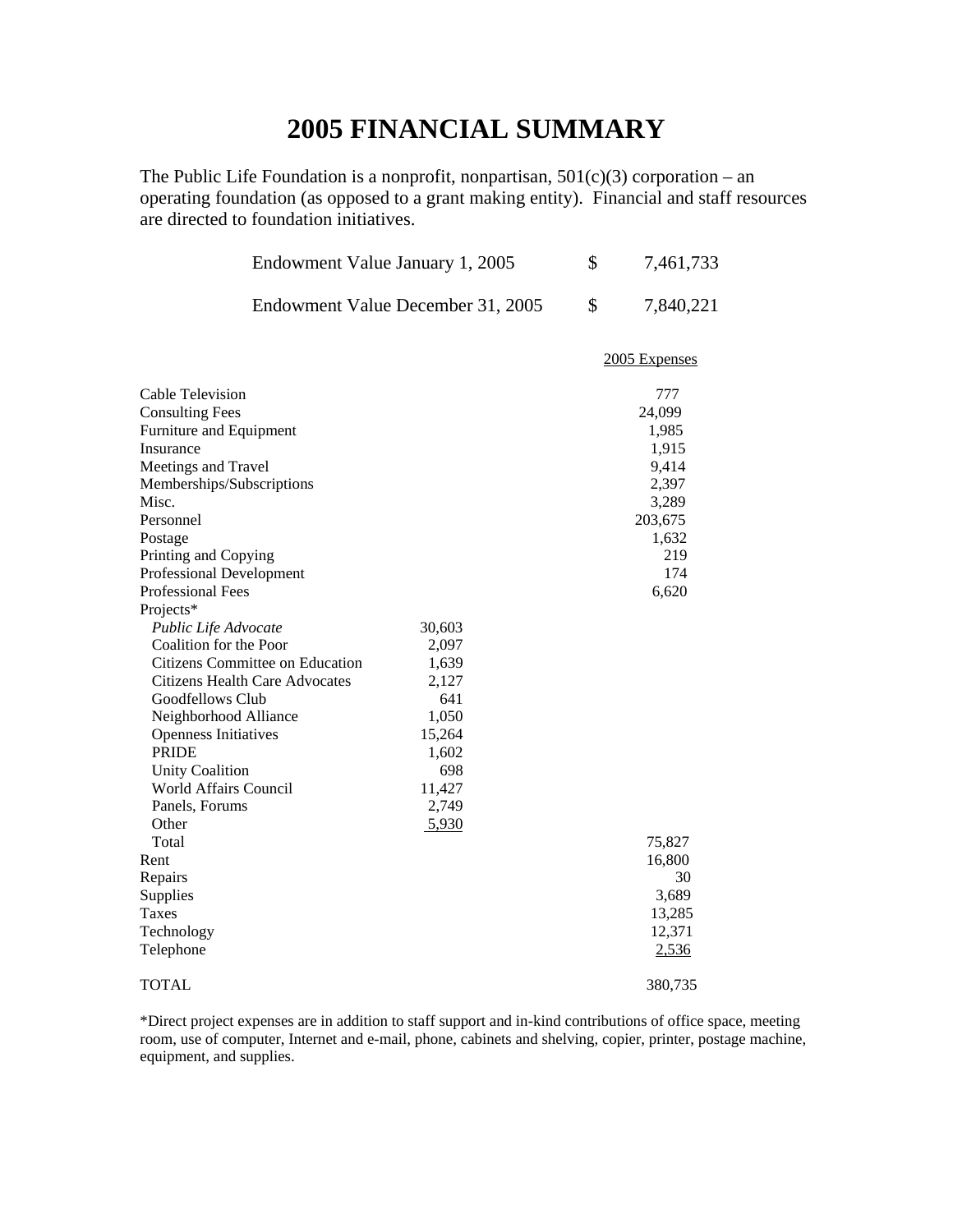# **2006 GOALS**

# **INFORMATION**

- Publish six issues of *Public Life Advocate*
- Expand publication visibility and circulation
- Commission special reports as warranted
- Enhance web site to expand community dialogue

# **DELIBERATION**

- Frame six issues in publication (for use as dialogue guides)
- Organize and host community forums/workshops as warranted
- Collaborate with organizations involved in complementary efforts
- Explore technological applications to enhance and expedite citizen participation during forums and reporting to the media

# **ACTION**

- Continue support of valued citizen groups:
	- o Citizens Committee on Education
	- o Citizens Health Care Advocates
	- o Coalition for the Poor
	- o Goodfellows Club
	- o Owensboro Neighborhood Alliance
	- o PRIDE
	- o Unity Coalition
	- o World Affairs Council
- Conclude consultation/training with citizen groups toward a plan for selfsustainability. Attract outside support for these organizations.
- Develop plan to narrow interest areas
- Promote openness and transparency in government, charitable institutions, corporations, religious institutions and more

# **ADMINISTRATION**

- Add non-family board members
- Examine the benefits of a change to a public charity designation
- Convene publication advisory committee
- Adopt personnel policies, misc. contracts (e.g. Independent Contractor)
- Convene foundation committees as needed
- Communicate with board quarterly
- Conduct two foundation board meetings (May, November)